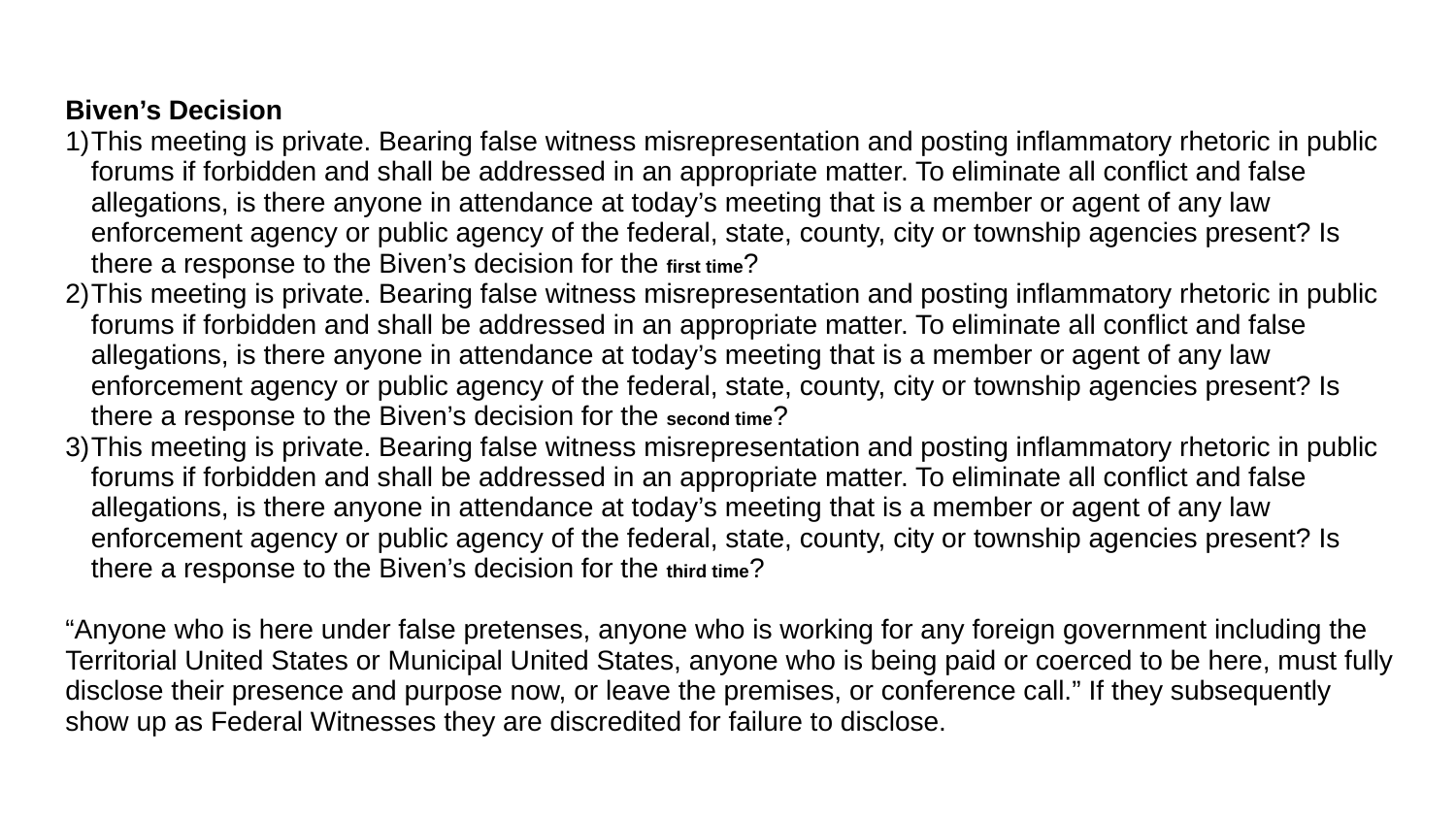## **Welcome to the Indiana Assembly! Home of the Light Holders on Liberty!**

Note: Email change. [statecoord@theIndianaAssembly.org](mailto:statecoord@theIndianaAssembly.org) in place of @protonmail.com accounts.

Support Anna via PayPal avannavon@gmail.com Support the Indiana Assembly [https://theindianaassembly.square.site/](https://theindianaassembly.square.site/%22%20%5Ct%20%22_blank) Other support by Kristine: [https://KristineMichelleBundy.space](https://KristineMichelleBundy.space/)

See the Calendar, Recordings, and Sign Up for Notifications: <https://states.americanstatenationals.org/indiana/schedule/>

#### **Open Calls:**

Alternating Fridays: 8 pm Eastern; 7 pm Central; 6 pm Mountain; 5 pm Pacific; 4 pm Alaska Alternating Saturdays: 7 pm Eastern; 6 pm Central; 5 pm Mountain; 4 pm Pacific; 3 pm Alaska

#### **Study Groups: Thursdays**

30 Minutes: DEAD Baby Scam Articles 12 pm Eastern; 11 am Central; 10 am Mountain; 9 am Pacific; 8 am Alaska 1 Hour: SG: Blood Money Articles 1 pm Eastern; 12 pm Central; 11 am Mountain; 10 am Pacific; 9 am Alaska 1 Hour: SG: Anna's Current Articles 2 pm Eastern; 1 pm Central; 12 pm Mountain; 11 am Pacific; 10 am Alaska 1 Hour: SG: Excellence of the Common Law 3 pm Eastern; 2 pm Central; 1 pm Mountain; 12 pm Pacific; 11 am Alaska

#### **Work Shops:**

Alternating Fridays: Papered Up Declaration 10 am – 4 pm Eastern Alternating Saturdays: Armored Up 928: 10 am – 4 pm Eastern

Dial-in number (US): (351) 999-4694 International dial-in numbers: https://fccdl.in/i/elephant71 Online meeting ID: elephant71 Join the online meeting: https://join.freeconferencecall.com/elephant71

For additional assistance connecting to the meeting text 'Call Me' to the Dial-In number above and you will be called into the conference. Message and data rates may apply.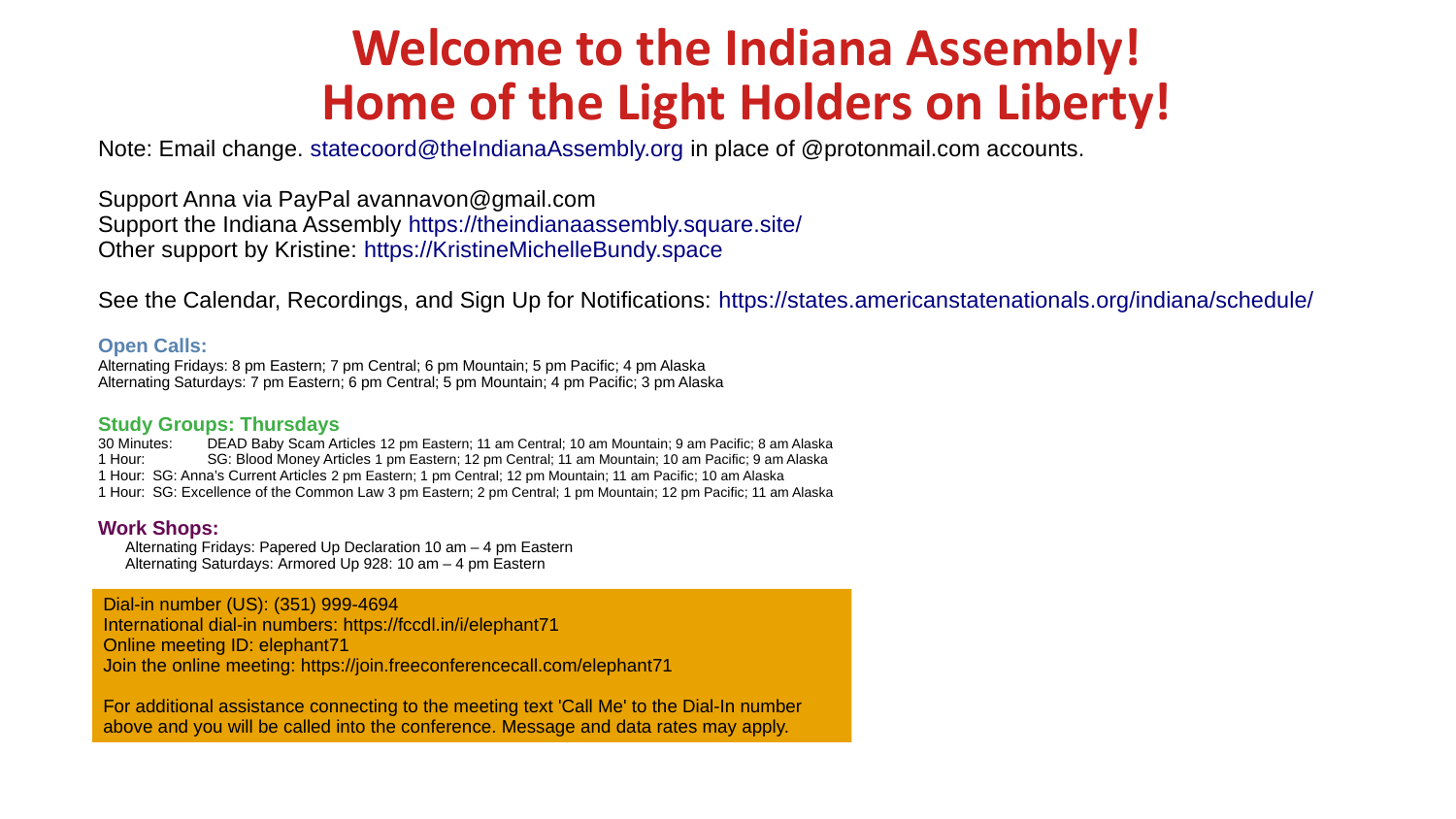### <https://states.americanstatenationals.org/indiana/schedule/>

- All other teacher's or US citizen remedies are to be saved for other calls.
- This call is not available for counseling for personal life issues. Please do not bring life situations to this call looking for solutions.
- $\cdot$  Self Rule = search, read, decide and act
- Court discussion to be minimal, Anna discourages State National's participating in District or Federal Courts
- <https://searchannavonreitz.com/>



- We cannot fail
- We are willing and able to do this work physically, mentally, emotionally and spiritually.
- We have resolve and determination
- We walk the talk and work every day to bring the Dejure into reality
- We have excellent tools to complete our work
- We set realistic and achievable goals
- We learn and research constantly
- We have a timeline (this year)
- We track our progress
- We measure our strengths and weaknesses
- We continually improve and revise accordingly
- We conduct ourselves with peace and love

TheAmericanStatesAssembly.net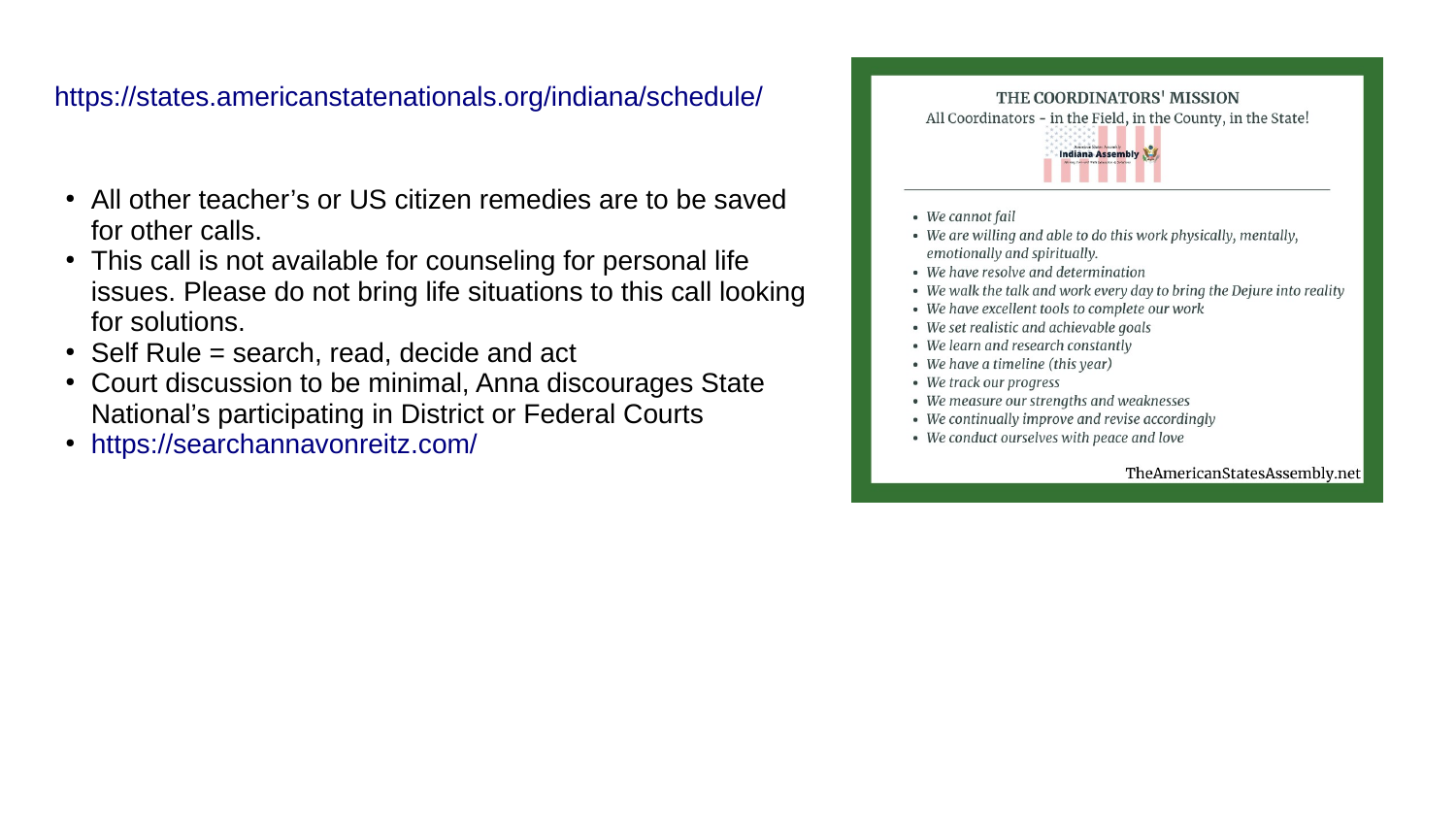#### **Indianan Cover Page**

| Vana A<br>É<br>q, | Name:          |
|-------------------|----------------|
|                   | <b>County:</b> |
| "Soil Jurisde"    | Record #:      |

The purpose of this document is to serve as a cover page for documentation protocols met for American Nationals/Citizens Change in Political Status for the Indiana Assembly. National - 1779 (Minimum Standard for A.S.N. Credentials): One Page Declaration - Born in America, Immigrant or Federal Employee

Birth Certificate Two Witness Testimonies

-<br>American National Credential Information (if member wants credentials)

#### **Assembly Member as National**

Member Agreement (if joining the Indiana Assembly as a National)

M ilitia Participant (if joining the Indiana Militia as a National)

Citizen - 928 Method - Assembly Member as Citizen

One Page Declaration - Born in America, Immigrant or Federal Employee

**Birth Certificate** 

Two Witness Testimonies

American National Credential Information (if member wants credentials)

Revocation of Election to Pay Taxes -D.C. - Not for Federal Persons<br>Revocation of Election to Pay Taxes -N.Y. - Not for Federal Persons

Voter Cancellation - only if they have registered Military Cancellation - If Veteran, All Branches

Member Agreement (if joining the Indiana Assembly as a National)

Militia Participant (if join ing the Indiana Militia as a National)

Deed of Re-Conveyance or Conveyance

Certificate of Assumed Name

 $\bar{ }$  1-3 Acts of Expatriation (1 = no middle name, a set for each name change)

Cancellation of All Prior Powers of Attomev

**DNAParamount Claim** 

Foreign Sovereign Immunities Act

Paramount Claim of the Life 1 or both parents

Declaration of Political Status

Fee Schedule

Common Carry Declaration  $\sim$ 

Member Agreement (if joining the Indiana Assembly as a Citizen)

Jural Member Agreement (if joining the Indiana Jury Pool)

Militia Participant (if join ing the Indiana Militia as a National/Citizen)

Other Documents Provided:

Baby Deed/Record of Life

Lineage

Affirmation of Completion of the Sign In America Study Course

Documentation confirmed by: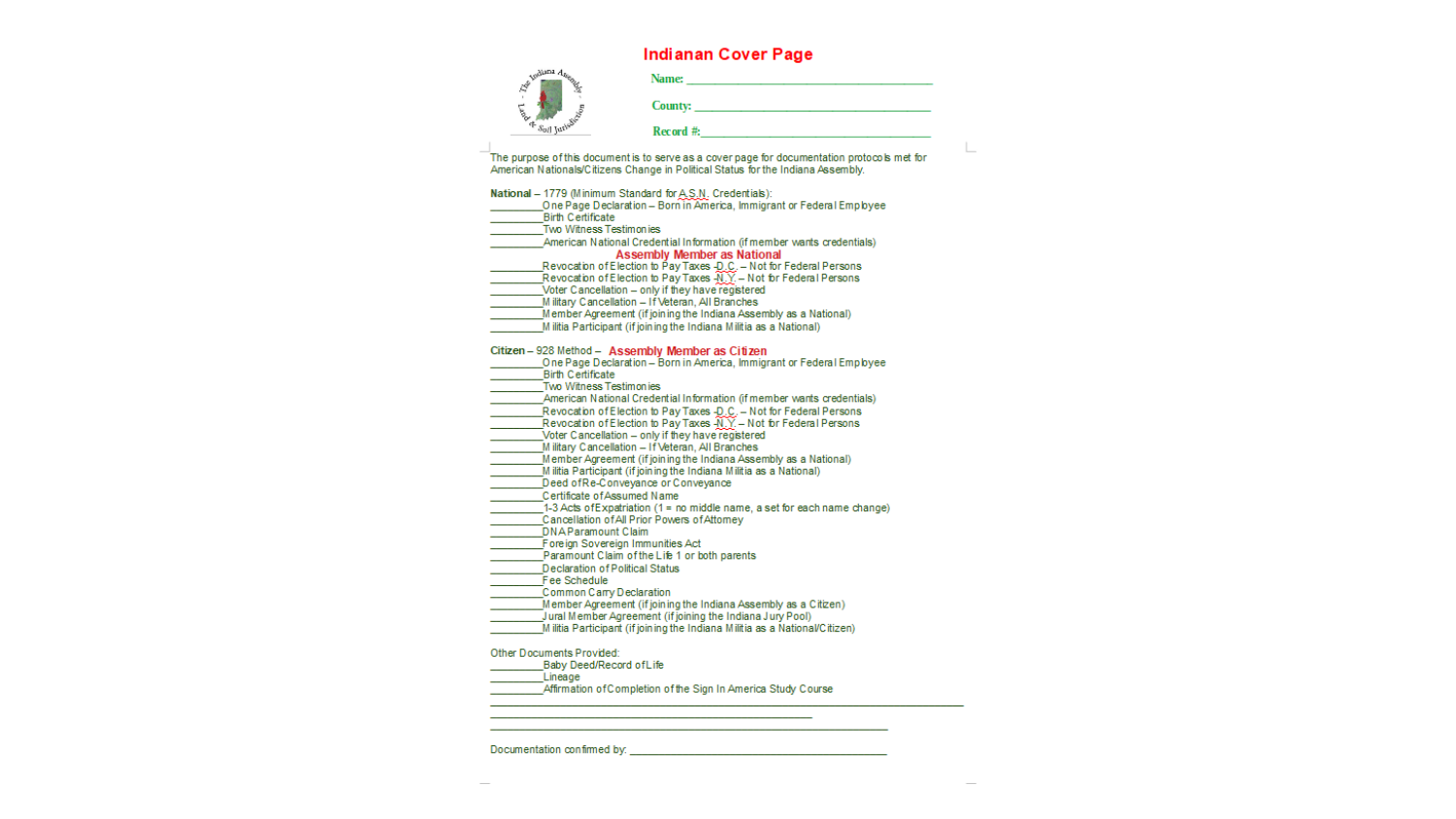Robert's Rules of Order

- Robert's Rules of Order <https://robertsrules.com/>
- Robert's Rules of Order How to Avoid the Biggest Robert's Rules Mistakes 3:26 <https://www.youtube.com/watch?v=mpPUEKK7Klo>
- Virtual Meetings How to Start Online Meetings- Face, Space, Erase, Grace 5:33 [https://www.youtube.com/watch?v=fUnLZ9N-xCg&list=PLBU2E-K3W5wmYILXsi8tPMvvLoQb0](https://www.youtube.com/watch?v=fUnLZ9N-xCg&list=PLBU2E-K3W5wmYILXsi8tPMvvLoQb0vTNm&index=4) [vTNm&index=4](https://www.youtube.com/watch?v=fUnLZ9N-xCg&list=PLBU2E-K3W5wmYILXsi8tPMvvLoQb0vTNm&index=4)
- Robert's Rules of Order Mastering the 3 Most Important Motions 7:13 [https://www.youtube.com/watch?v=eYwKX\\_P8YkU](https://www.youtube.com/watch?v=eYwKX_P8YkU)
- Robert's Rules of Order Cliff Notes: <https://hidrive.ionos.com/lnk/p3ItIuDD>
- Robert's Rules in Charts: <https://hidrive.ionos.com/lnk/L9otoZ41>
- Robert's Rules Summary: <https://hidrive.ionos.com/lnk/qIItoUOe>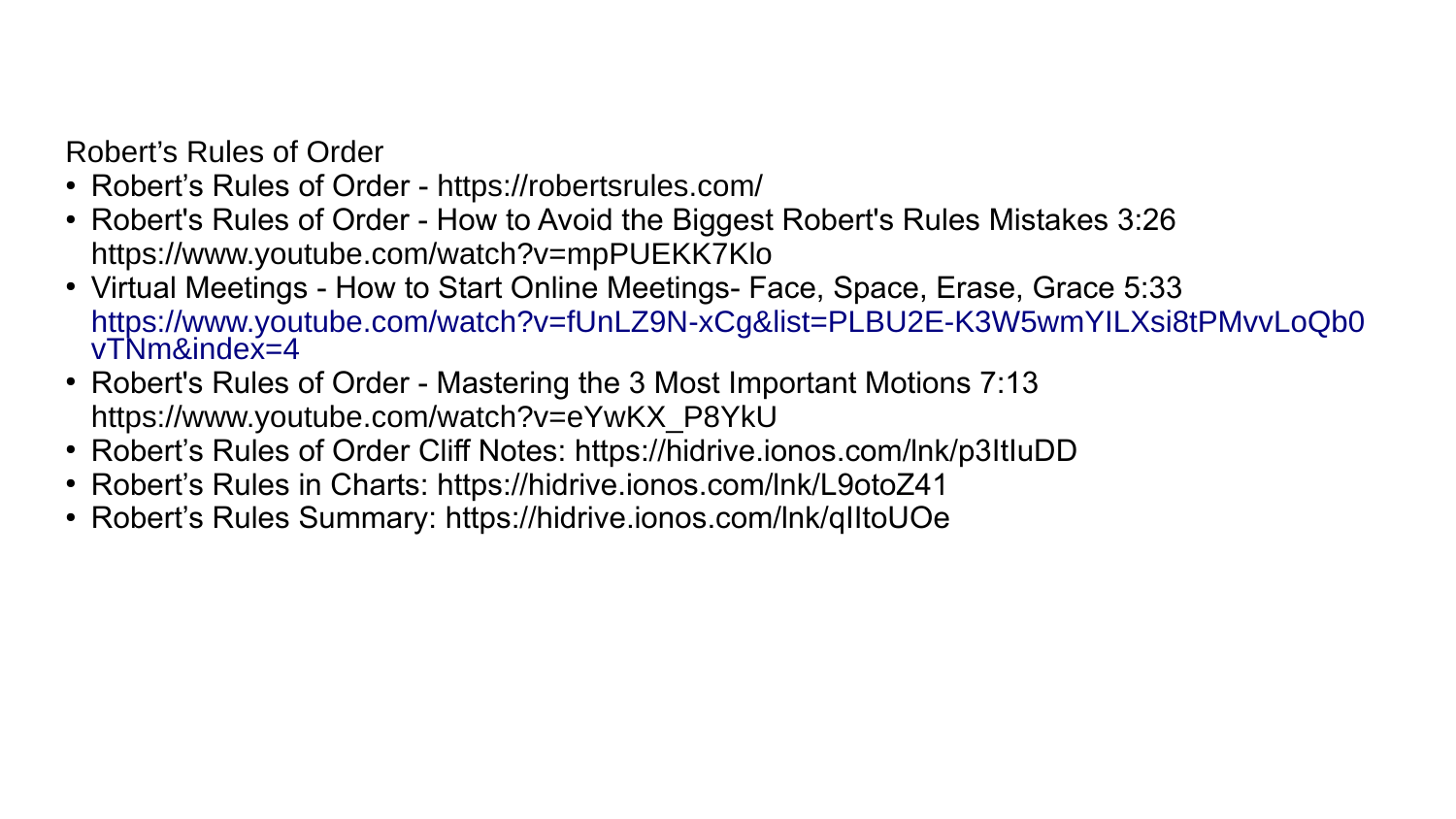### These Article Series by Anna are Valuable in Gaining Clarity to Loose that which was Bo-u-nd, and Bind that which was Loose.

Articles regarding the Dead Baby Scam



• Anna's Links: [https://states.americanstatenationals.org/e](https://states.americanstatenationals.org/educational-information-2/#dead) [ducational-information-2/#dead](https://states.americanstatenationals.org/educational-information-2/#dead)

### • Study Group:

[https://states.americanstatenationals.org/in](https://states.americanstatenationals.org/indiana/schedule/dead-baby-scam-call/) [diana/schedule/dead-baby-scam-call/](https://states.americanstatenationals.org/indiana/schedule/dead-baby-scam-call/)

- Anna's Links:
	- [https://states.americanstatenationals.or](https://states.americanstatenationals.org/educational-information-2/#blood) [g/educational-information-2/#blood](https://states.americanstatenationals.org/educational-information-2/#blood)
- Study Group:

[https://states.americanstatenationals.or](https://states.americanstatenationals.org/indiana/schedule/sg-blood-money/) [g/indiana/schedule/sg-blood-money/](https://states.americanstatenationals.org/indiana/schedule/sg-blood-money/)

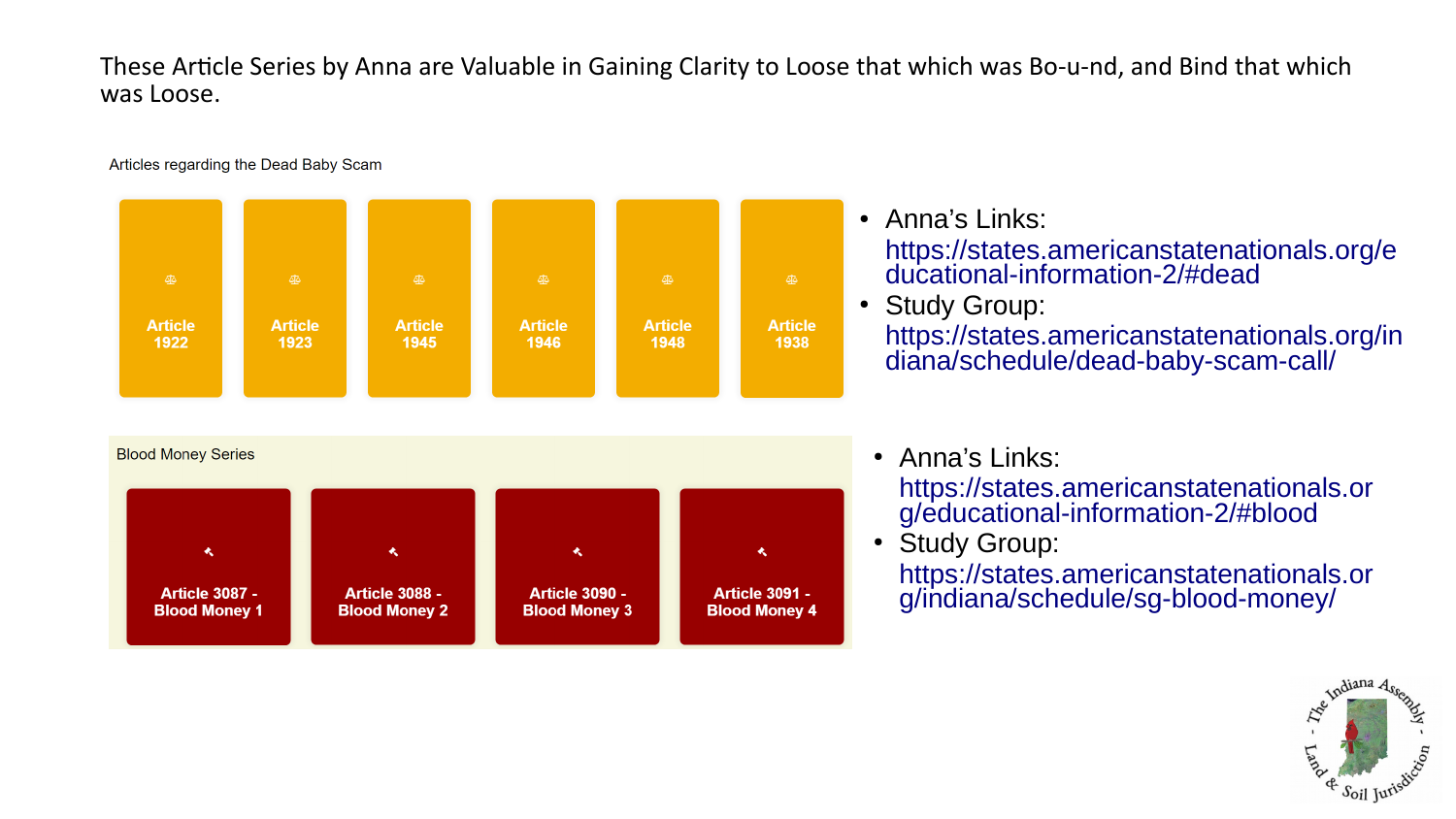### **I Am Honored to be of Service with You in these Days!**

- Your Public Duty is to uphold the Public Law. Article 3071. Your Public Duty <http://annavonreitz.com/yourpublicduty.pdf>
- Peaceful, Private Americans that Keep the Peace and Uphold the Public Law. Article 2720. Only Ignorance of the Public Law <http://annavonreitz.com/ignoranceofpubliclaw.pdf>
- Anna's Webinars: <https://tasa.americanstatenationals.org/webinars/>
- Sign In America Training: <https://training-sia.americanstatenationals.org/>
- Informational Videos: <https://states.americanstatenationals.org/videos/>
- The Federal Record: <https://tasa.americanstatenationals.org/federal-record/>
- Continued Education: <https://states.americanstatenationals.org/educational-information-2/>
- Peace Keepers Task Force: <https://pktf.americanstatenationals.org/>
- The Thick Red Line: <https://mega.nz/file/tp8gwR6Y#RPUbUPvRZvs5ic4WDsJq4VaZxizhAer2CUcVKrOGtpU>
- Branches of the Government: <https://states.americanstatenationals.org/>Video on the bottom left.

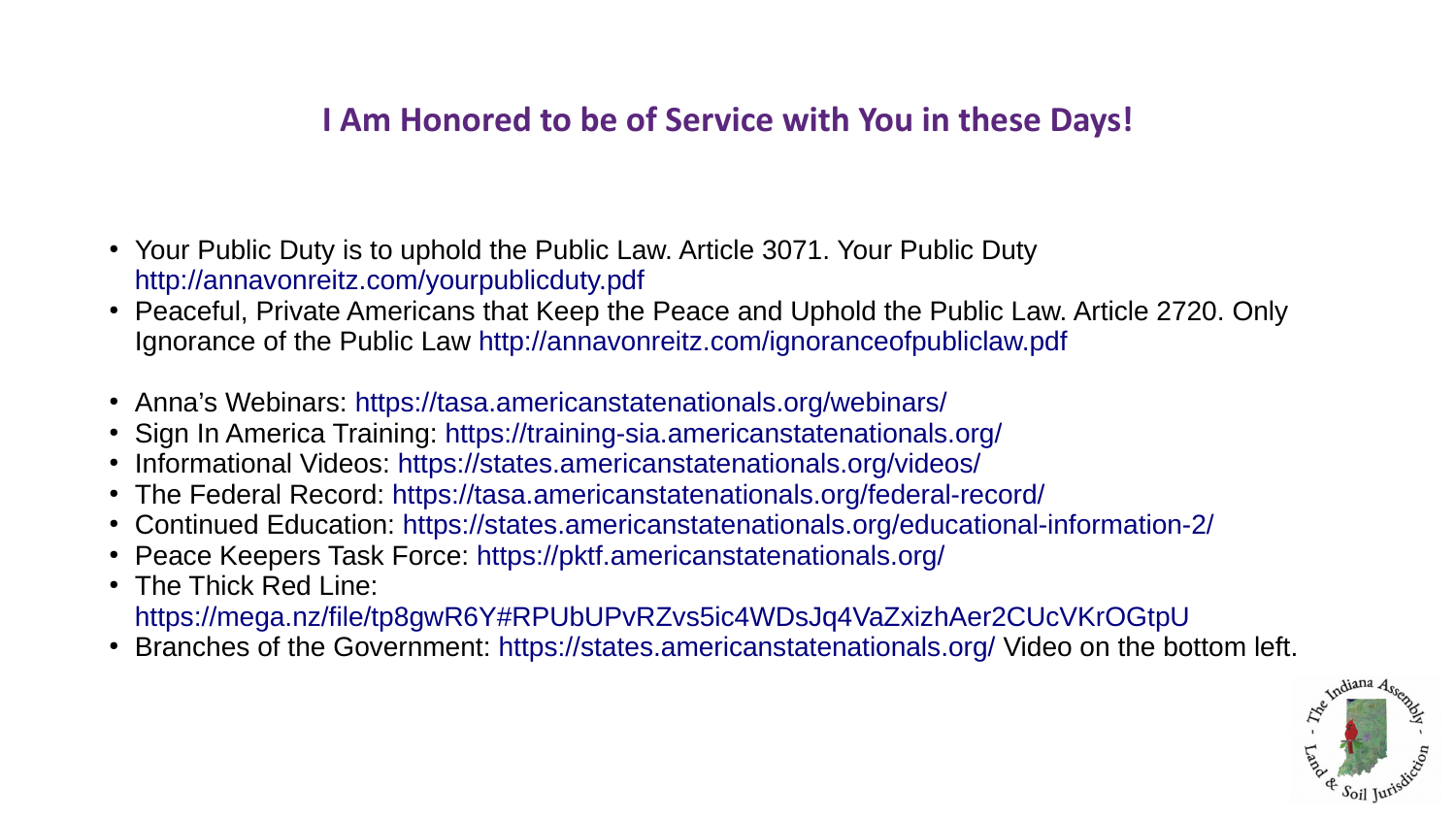3014. Orientation for Newbies <http://annavonreitz.com/orientationfornewbies.pdf> 3022. Focus for Assemblies <http://annavonreitz.com/focusforassemblies.pdf> 3152. Embrace the Place -- A Message for Our Assemblies <http://annavonreitz.com/embracetheplace.pdf> 3153. The Revolving Door -- Urgent Warning <http://annavonreitz.com/revolvingdoorurgentwarning.pdf> 3154. The Rubicon <http://annavonreitz.com/therubicon.pdf> 3141. Important Points to Remember -- Call Out to Assemblies <http://annavonreitz.com/importantpointsforassemblies.pdf> 3142. Hot Topics -- Q and A <http://annavonreitz.com/hottopicsqanda.pdf> 3143. Citizens Arrest and Public Duty <http://annavonreitz.com/citizensarrestandpublicduty.pdf> 3147. How Our Assemblies Operate <http://annavonreitz.com/howourassembliesoperate.pdf> 3150. The Electoral Rights of State Citizens <http://annavonreitz.com/electoralrightsofstatecitizens.pdf> 3025. Cowboy Ethics and Frontier Justice <http://annavonreitz.com/cowboyethicsandfrontierjustice.pdf> 3027. Sheriffs, Deputies, It's Up to You <http://annavonreitz.com/sheriffsdeputies.pdf> Article 2985- Reposting an Oldie but Goldie For Newbies February 3, 2021 Article 3102- Paper Mills and Clarification April 19, 2021 Article 1025. A Few Update Comments June 19, 2020 Article 466 Practical Education — Pure and Simple Lighthouse Law Club June 13, 2020 Article 2978- All Hands On Deck February 1, 2021 Article 2407. Ever Had People Look at You Like….. July 3, 2020 Article 2165. For the State Assemblies and New Readers — 30 November 2019 June 30, 2020 Article 1921. It's Very Simple and Exactly the Opposite of What You Suppose…. June 28, 2020 Article 457 Long Ago, Far Away — Or, Stop Being Stupid Part 18 June 13, 2020

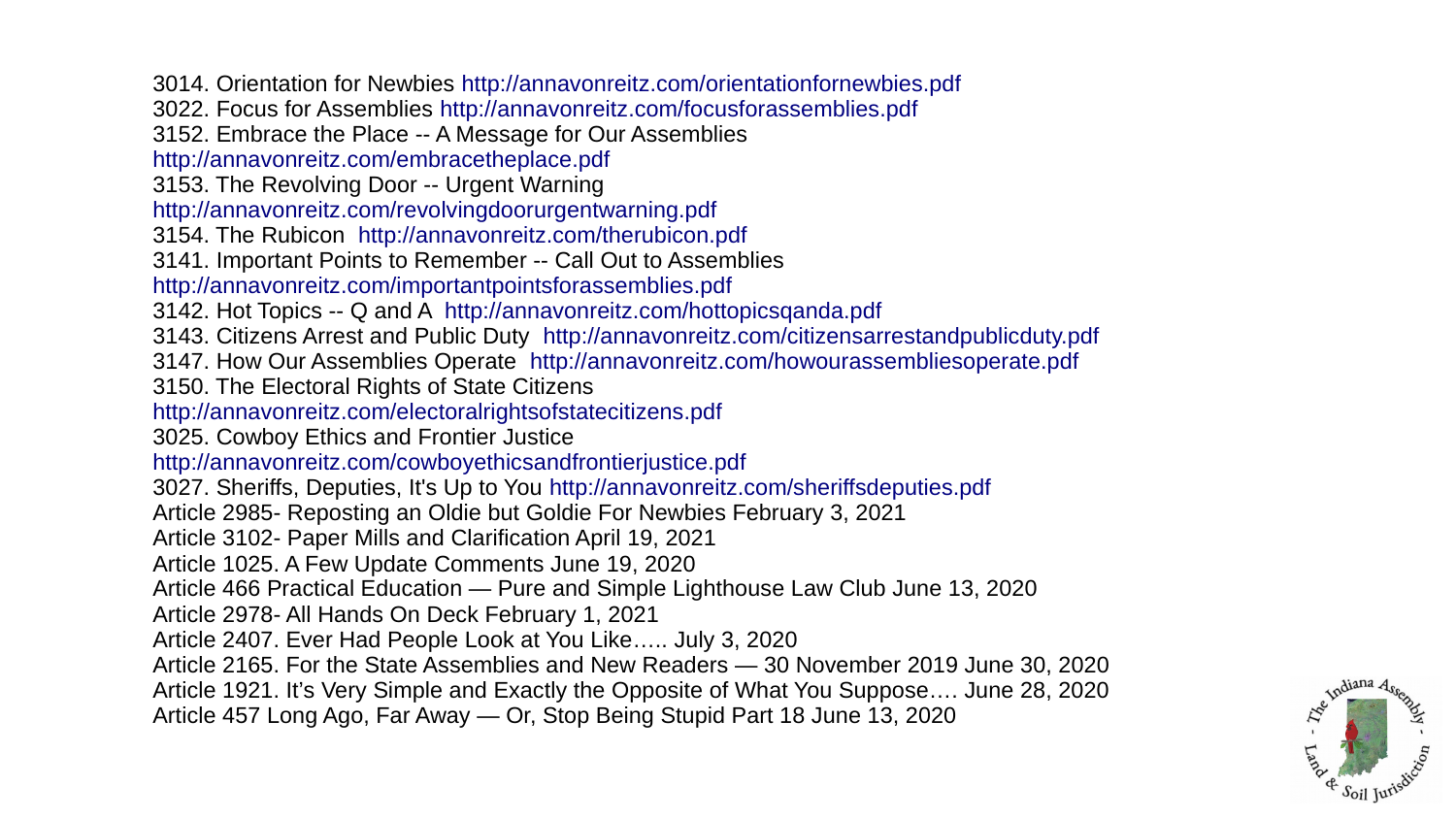Anna's Charts:

- 1. The American Government\_Original <http://annavonreitz.com/americangovernmentoriginal.pdf>
- 2. Step-by-Step Assembly Process <http://annavonreitz.com/assemblyprocess.pdf>
- 3. The Great Fraud of 1930-33 <http://annavonreitz.com/greatfraudof193033.pdf>
- 4. How to Change the Courts <http://annavonreitz.com/changethecourts.pdf>
- The Jural Assembly Handbook: <http://annavonreitz.com/documents/juralassemblyhandbook.pdf>
- Constitutional Enforcement Seminar: [https://mega.nz/file/0wt2iZbL#hLdKWmy\\_Z50xE2muR68IzdBwbFVzOzCUfHHRn88N\\_gM](https://mega.nz/file/0wt2iZbL#hLdKWmy_Z50xE2muR68IzdBwbFVzOzCUfHHRn88N_gM)
- Coordinator's Handbook: <http://annavonreitz.com/coordinatorshandbookmax.pdf>
- The Actual Sovereign Government Structure-1 one page: [https://mega.nz/file/A09UwJYZ#HKVxKnhziMb\\_smxaSfKpHVXnqxS5qSxQ-2HR93vl8Cg](https://mega.nz/file/A09UwJYZ#HKVxKnhziMb_smxaSfKpHVXnqxS5qSxQ-2HR93vl8Cg)
- The Structure of American Government-presentation: <https://states.americanstatenationals.org/wp-content/uploads/2021/02/The-Actual-Structure-Booklet.pdf>
- The 5 Different Citizens: [https://mega.nz/file/48l2WT4a#iRu5qx-b-6WdLMgz6Rv\\_YSshpoRGiJqW\\_vEhY5wYD9g](https://mega.nz/file/48l2WT4a#iRu5qx-b-6WdLMgz6Rv_YSshpoRGiJqW_vEhY5wYD9g)

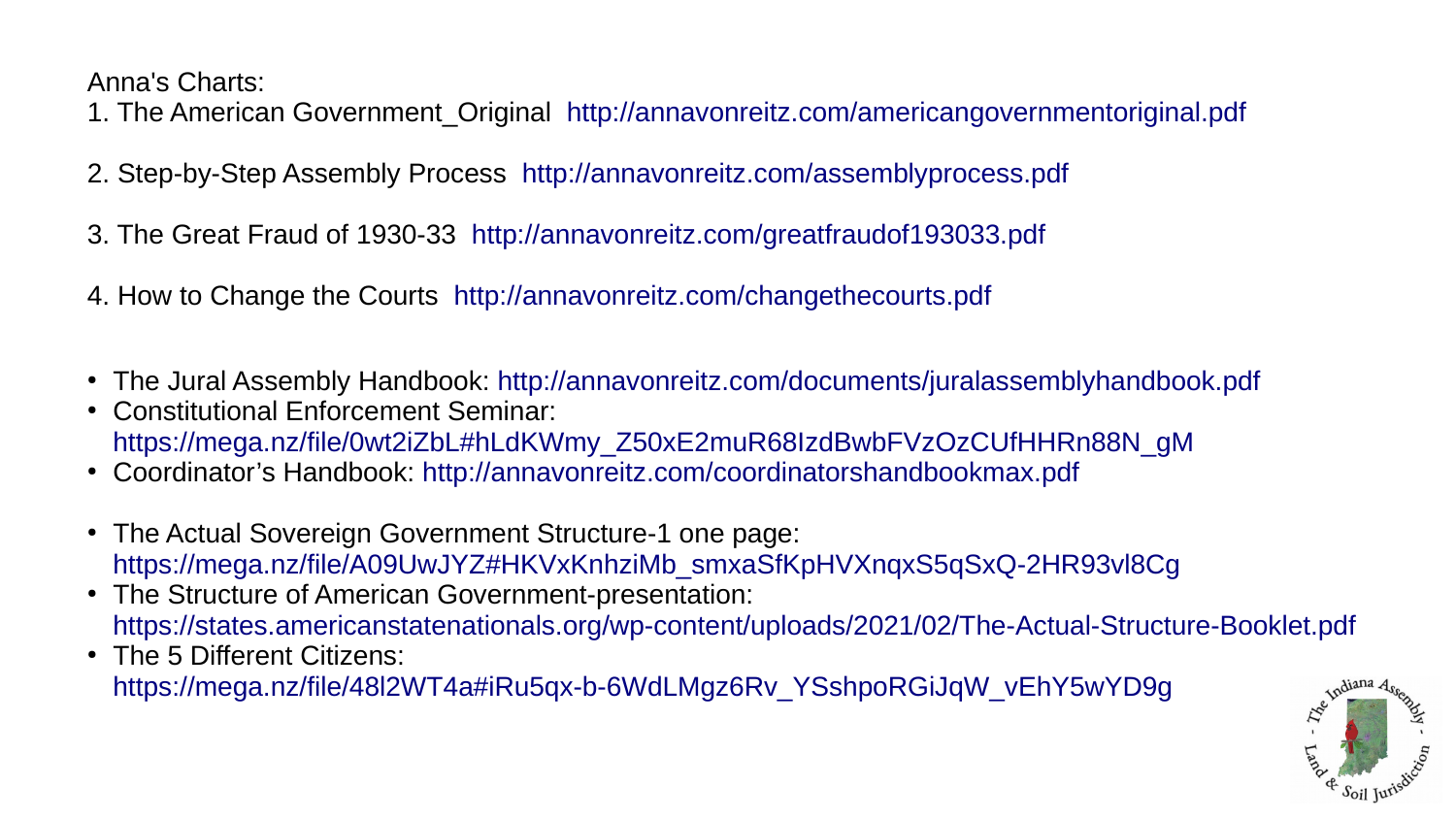# The Flow of Power is Inverted

## **DeFacto Government**

- Federal Government [UNITED STATES, INC]
- Congress
- States [STATE OF WASHINGTON, INC]
- Counties [COUNTY OF KING, INC]
- Townships/Parishes [CITY OF SEATTLE, INC]
- People [JOHN MARK DOE, INC] (STRAWMAN)



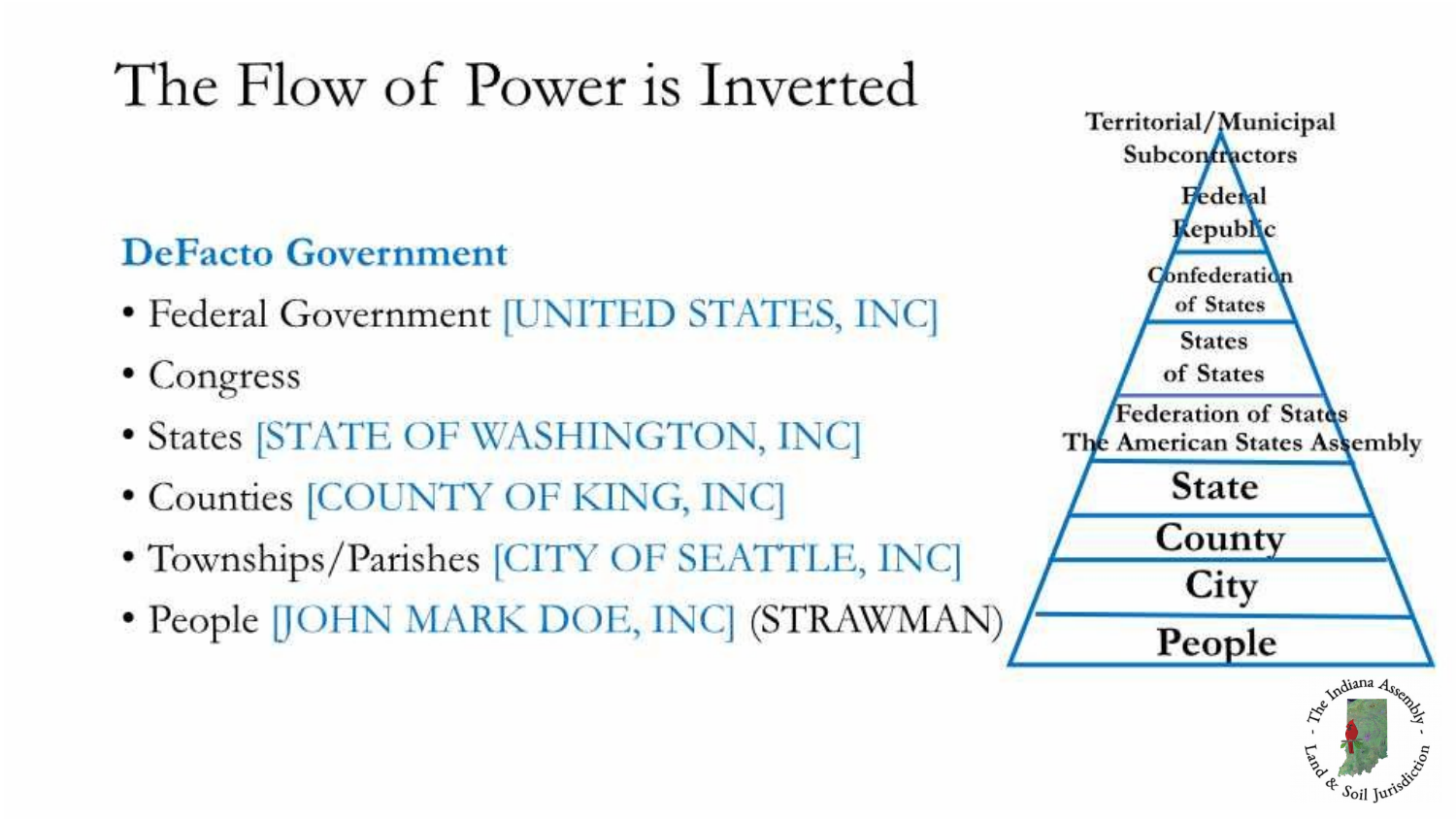## The Way Power is Supposed to Flow in America

## **DeJure Land Government**

- People *John Mark Doe*
- Townships/Parishes [Seattle]
- Counties [King County]
- States [Washington State]
- Federation of States Assembly (Delegated)
- Confederation of States (Delegated)
- Federal Republic (Delegated)



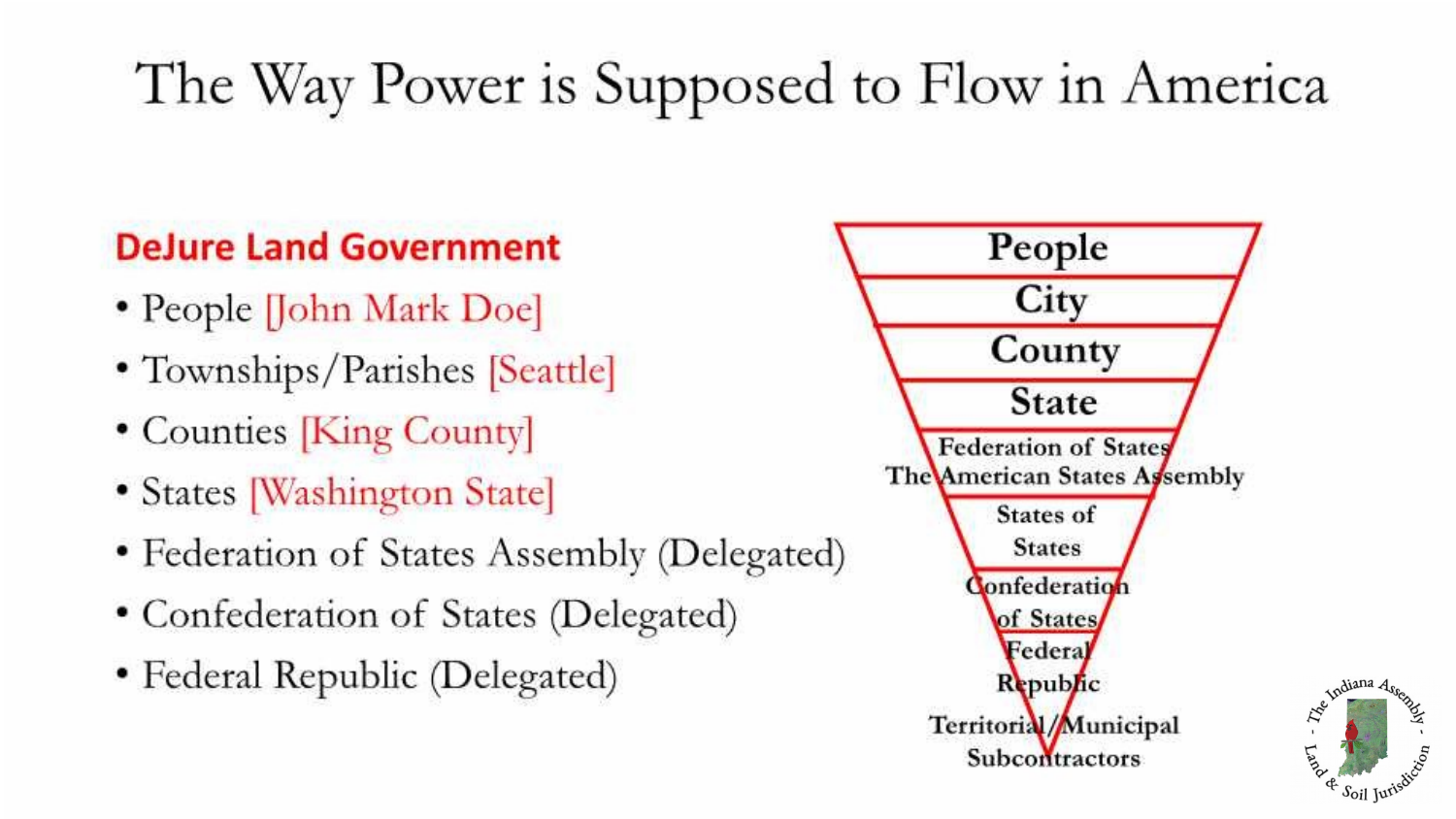# Relationships of the State Assemblies, Counties, and the Federation

- All three share the focus on improving the lives of Americans in their community *(a unified body of individuals, families, and their land)*
- The three have important authorities and responsibilities that inter-twine as they provide government services *(direct delivery, paid for, or regulated by)*
- Counties are a geographical creation of the state (not political) and provide essential administrative services to the state
- Counties have the largest and broadest government responsibility and accountability to individual Americans

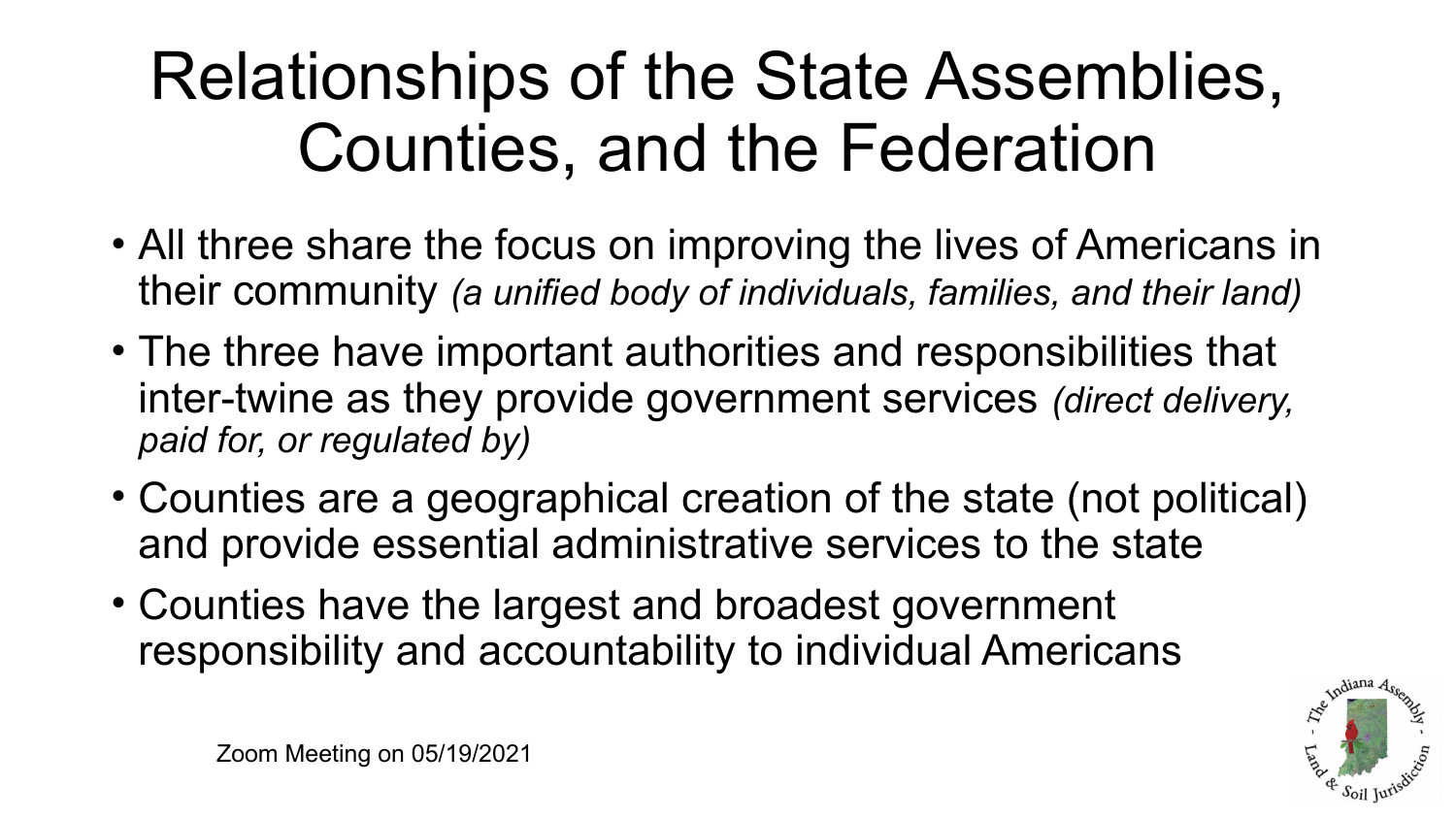# Current Relationship of the State and County

- The power of county governments arise from state law and vary widely from state to state
- The relationship between counties and incorporated cities also varies widely
- The 3,000 plus counties in the US each have unique histories and political standing in their community
- The State Assembly has a singular opportunity to greatly improve community services by increasing the county voice in the state level decision making

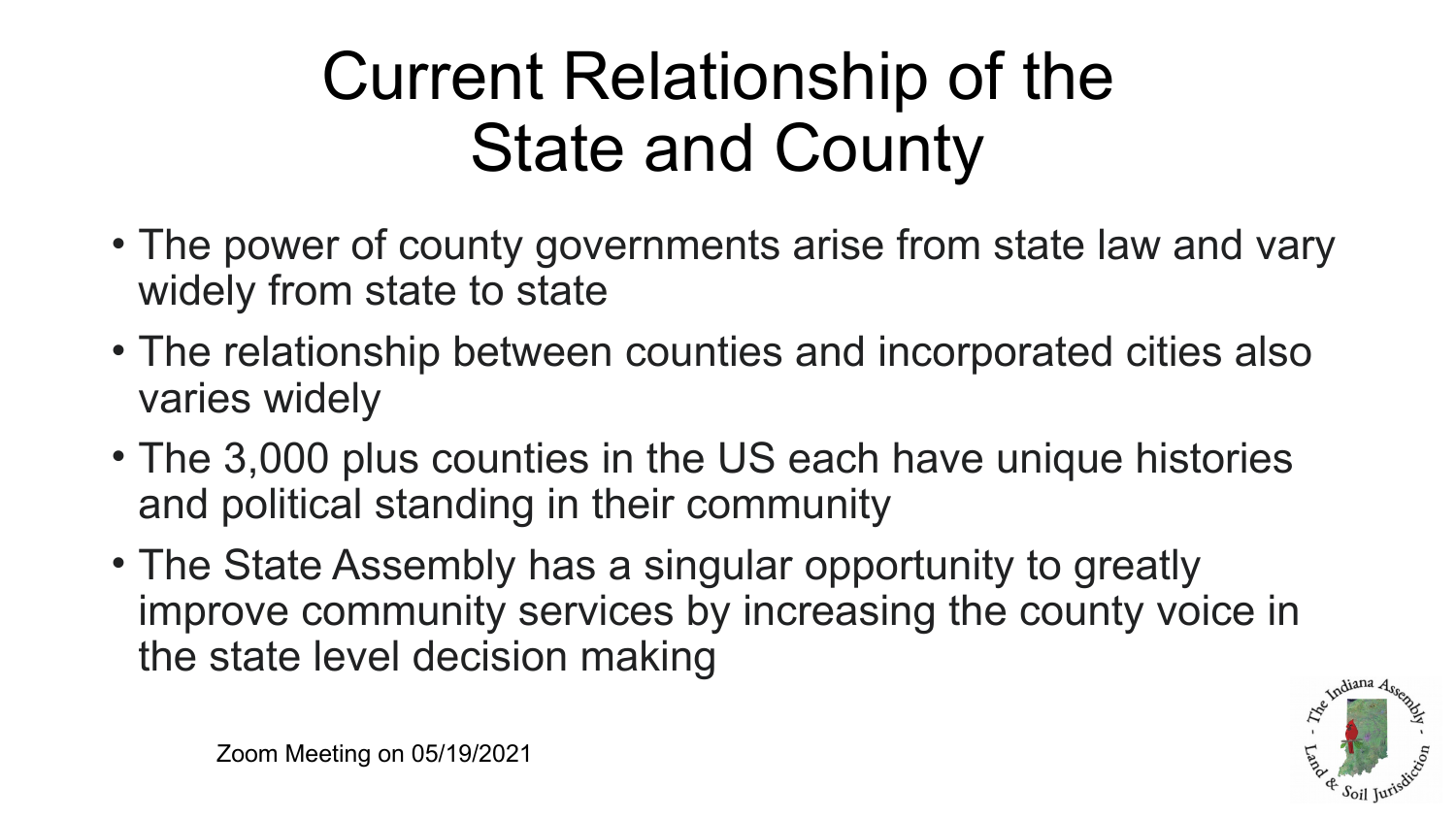# The State Assembly Faces the Gordian Knot\*

•The issues of governance the State Assemblies will have to make decisions on over the next several years will become increasingly complex and important

•Developing and maintaining a commitment to the Assembly acting as a "committee of the whole" will require much greater use of internal and external inputs while emphasizing small collaborative study groups •This is a next level of sophistication of organization beyond recruiting and will require different elements of training

*\*The knot represents out-of-the-box thinking and confident and decisive action when solving a difficult and involved problem. It's a symbol of creativity, confidence and the overcoming of adversity*

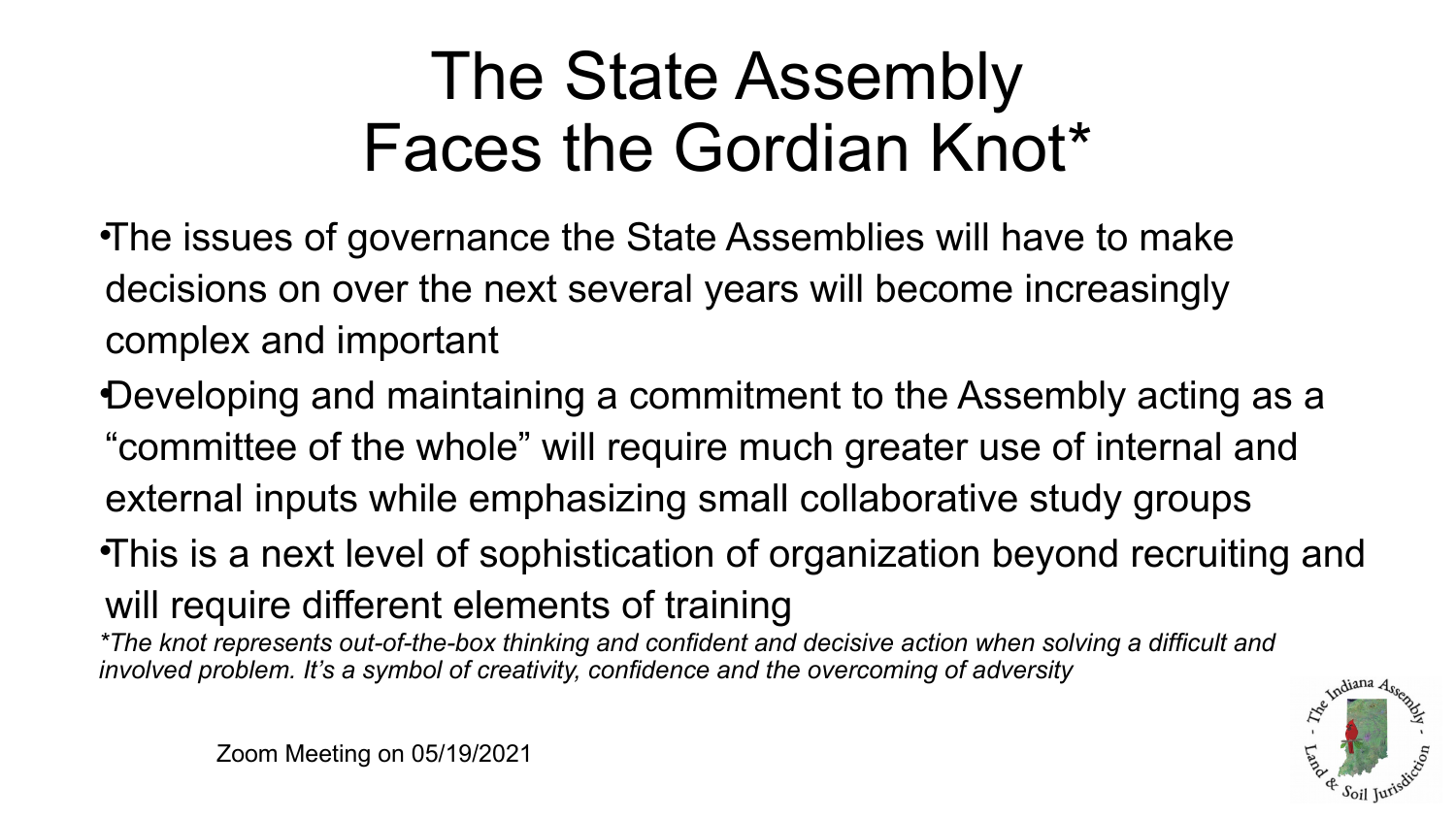Citizen Assembly Member Open Volunteer Positions (not offices) to be filled: Subject to change, as seeing the needs arise

- **State Recording Secretaries**: Kristine on Marion County; Alice on Madison County; Ryan on Porter County; **Your Name Here; Your Name Here; xxx**
- **State Ombudsman**: **Your Name Here; Your Name Here; xxx**
- **State Marshall at Arms**: **Your Name Here; Your Name Here; xxx**
- **State Militia Director**: Michael on Porter County; **Your Name Here; Your Name Here; xxx**
- **County Militia Directors**: **Your Name Here; Your Name Here; xxx**
- **State Treasury Committee**: **Your Name Here; Your Name Here; xxx**
- **State Outreach Director**: Alice on Madison County; **Your Name Here; Your Name Here; xxx**
- **County Outreach Directors**: **Your Name Here; Your Name Here; xxx**
- **State Training Director**: Currently Kristine on Marion County; **Your Name Here; Your Name Here; xxx**
- **County Training Directors**:**Your Name Here; Your Name Here; xxx**
- **State Archive Director**: Ryan on Porter County; **Your Name Here; Your Name Here; xxx**
- **State Jural Assembly Director**: **Your Name Here; Your Name Here; xxx**
- **County Jural Assembly Director**: **Your Name Here; Your Name Here; xxx**
- **State Home-Health Director**: **Your Name Here; Your Name Here; xxx**
- **State Healing Modalities Director**: **Your Name Here; Your Name Here; xxx**

Interested lead-participants and support-participants are to email me and we will build your plan  $\circledast$